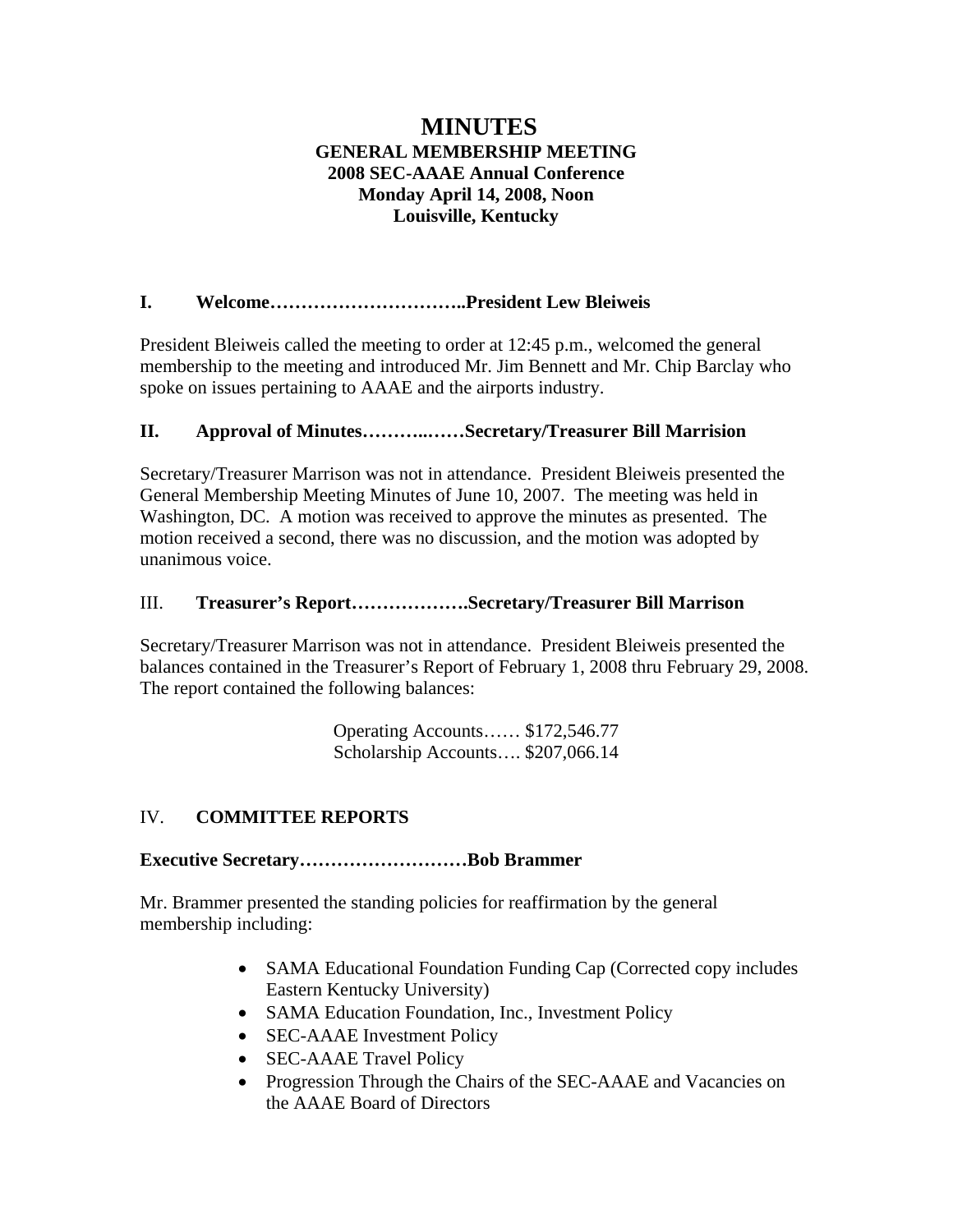A motion was received to reaffirm the policies as a block. The motion received a second, there was no discussion and the motion was adopted by unanimous voice.

Mr. Brammer presented Resolutions expressing appreciation by the membership to:

- President Lew Bleiweis for his contributions during presidential year 2007-2008.
- The 2008 SEC-AAAE Annual Conference Committee for the committee's work on the 2008 annual conference.
- The Louisville Marriott Downtown for hosting the 2008 SEC-AAAE annual conference.
- The Louisville Regional Airport Authority for hosting the 2008 SEC-AAAE annual conference.
- The Mayor of the City of Louisville for hosting the 2008 SEC-AAAE annual conference.
- Lori DeVore for her good work toward the success of the 2008 SEC-AAAE annual conference.

A motion was received to approve the resolutions as a block. The motion received a second, there was no discussion and the motion was adopted by unanimous voice.

# **2008 Finance & Administration**

# **Conference…………………………….….Michael Clow, Co-Chairman Judi Olmstead, Madam Co-Chairman**

Mr. Clow reported on the conference sponsorships, thanked those responsible for its success and noted that approximately 137 individuals registered for the conference. He reported that AAAE presented the Chapter with a check for \$13,959.43 representing 75% of the Chapter's expected income from the conference and final accounting is not yet available. Mr. Bleiweis thanked Mr. Clow and Ms. Olmstead for their invaluable assistance in coordinating the conference.

# **2008 Annual Conference………………...Lew Bleiweis**

Mr. Bleiweis welcomed the members and guests to Louisville and he provided a brief report regarding the conference. He reported that approximately 250 individuals were registered and encouraged everyone to have a good time and enjoy the conference and the sights and history Louisville has to offer.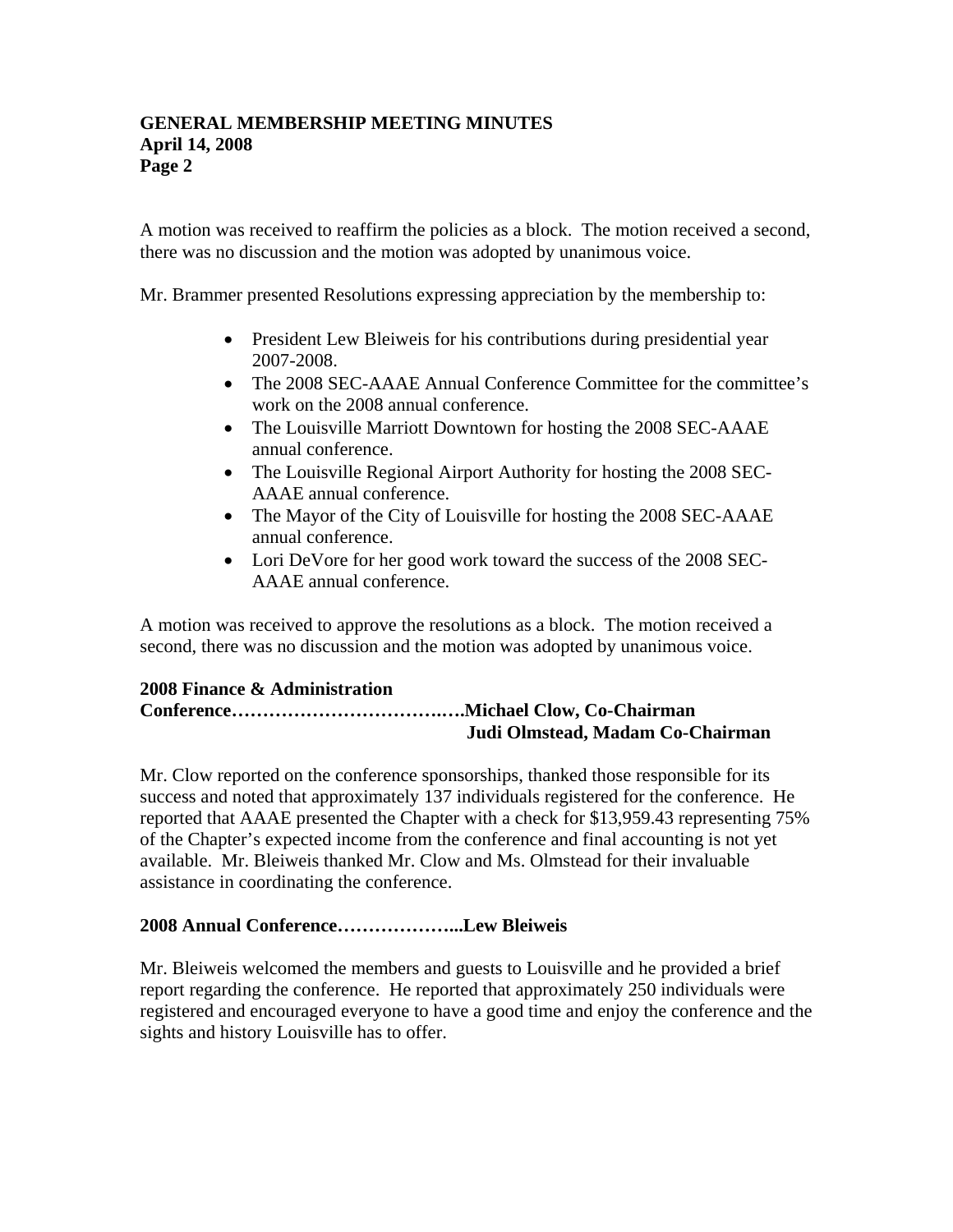### **2009 Finance and Administration Conference………………………………Tommy Bibb**

Mr. Bibb reported the conference will be held February 22-24, 2009 in Orlando Florida at the Embassy Suites. He noted that Ms. Judi Olmstead will chair the event and he (Mr. Bibb) is seeking a co-chairperson.

# **2009 Annual Conference……………….Christopher Browne**

Mr. Browne reported that planning for the 2009 SEC-AAAE Annual Conference to be held in Washington, DC, was underway. The meeting will be held at the Hyatt Regency in Reston, Virginia. The dates are May 3-5, 2009, and rooms are approximately \$260 per night for single/double occupancy.

### **2010 Annual Conference……………….Scott Brockman**

Mr. Brockman reported that the conference is scheduled for April 17-21, 2010 at the Marriott Hotel in Memphis, Tennessee. Room rates are expected to be approximately \$165 for single/double occupancy. Space is available for 40 to 65 exhibitors. The venue is close to Beale Street and other entertainment areas.

#### **Professional Education Committee……Scott Brockman, Chairman**

Mr. Brockman reported that two candidates were seated for oral exams at this event and one passed. Mr. Brockman provided the membership with an overview of the A.A.E. processes and he noted that activity within the accreditation process has increased substantially, including 23 individuals that were recently accredited in the Southeast. Mr. Brockman noted that he was continuing to work with AAAE to invigorate the existing pool of candidates nationwide. He added that seven candidates are scheduled for oral exams in New Orleans.

#### **Scholarship Committee…………………Jeff Gray, Chairman**

Mr. Gray reported the names and general backgrounds of the four candidates that had been selected for the 2008 SAMA Educational Foundation, Inc., scholarships and noted some of the upcoming improvements to the program.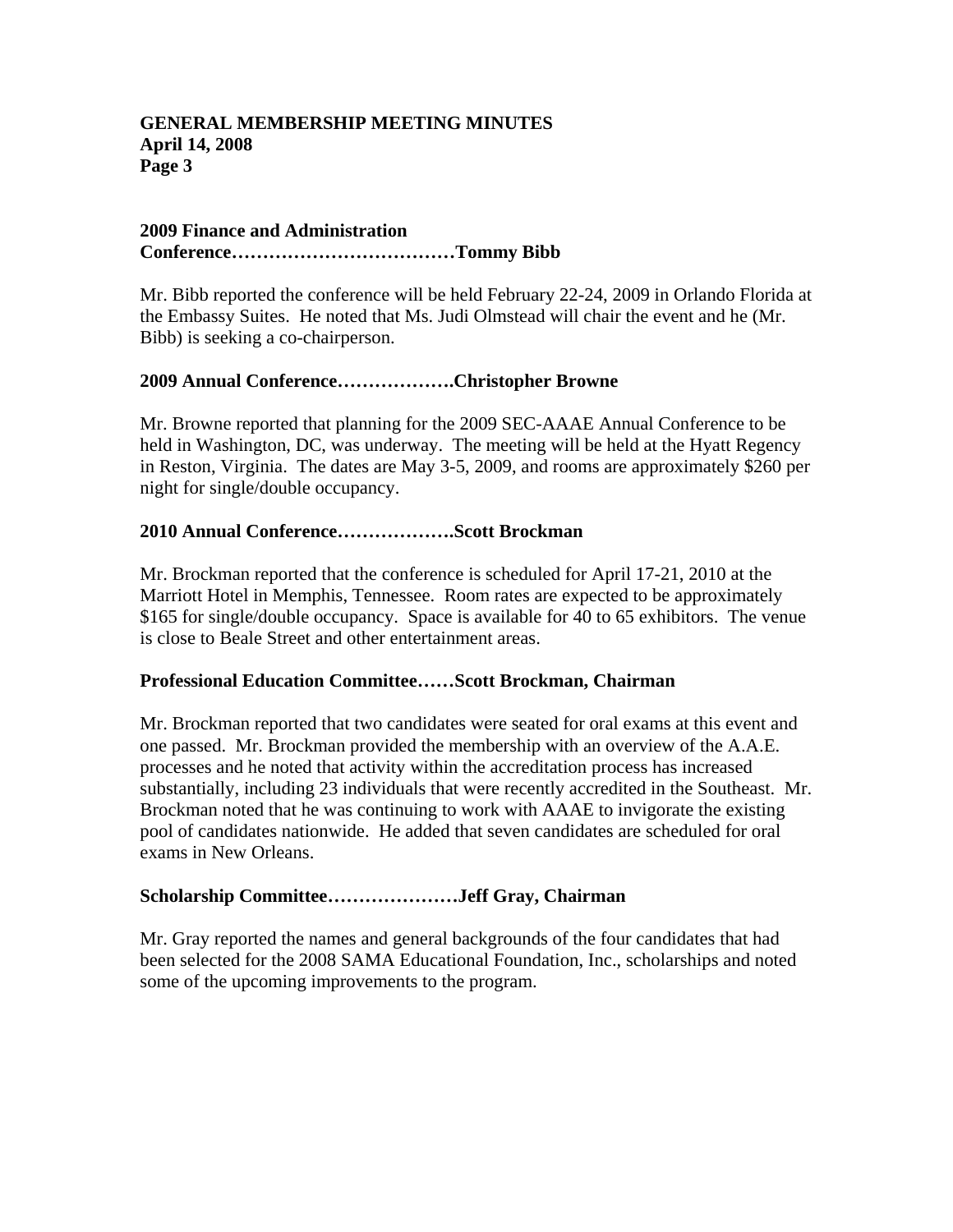### **Membership Committee………………...Sean Tracey, Chairman**

President Bleiweis reported that Mr. Tracey had successfully secured fifty new members thus far this year.

#### **Nominations Committee………………..David Edwards, Chairman**

Immediate Past President David Edwards noted that his committee was made up of Ms. Diana Lewis, AAE, from the St. Lucie County International Airport and Mr. Robert Bowen, AAE, from the Norfolk International Airport. He noted that the executive secretary had forwarded correspondence to the membership encouraging members to submit letters of interest in serving on the Board and accompanying letters of support from superiors or governing boards for the time and travel commitments associated with service on the Board of Directors.

Mr. Edwards presented the following slate of Officers and Directors for the operating year 2008-2009:

Immediate Past President – Lew Bleiweis President – Tommy Bibb President Elect – Bill Marrison Secretary/Treasurer – Scott Brockman Director-at-Large – Michael Landguth Director-at-Large – Christopher Browne Director-at-Large – Mike Clow Director-at-Large – Jeff Gray Corporate Representative on the Board of Directors – Bill Hogan

President Bleiweis reported that Ms. Kelly Johnson was nominated to be the Chapter's representative in the AAAE Chairs.

A motion was offered to confirm the slate of officers and directors as presented. The motion was seconded, there were no nominations from the floor and the slate was confirmed by unanimous voice.

#### **V. OLD BUSINESS**

No old business was reported.